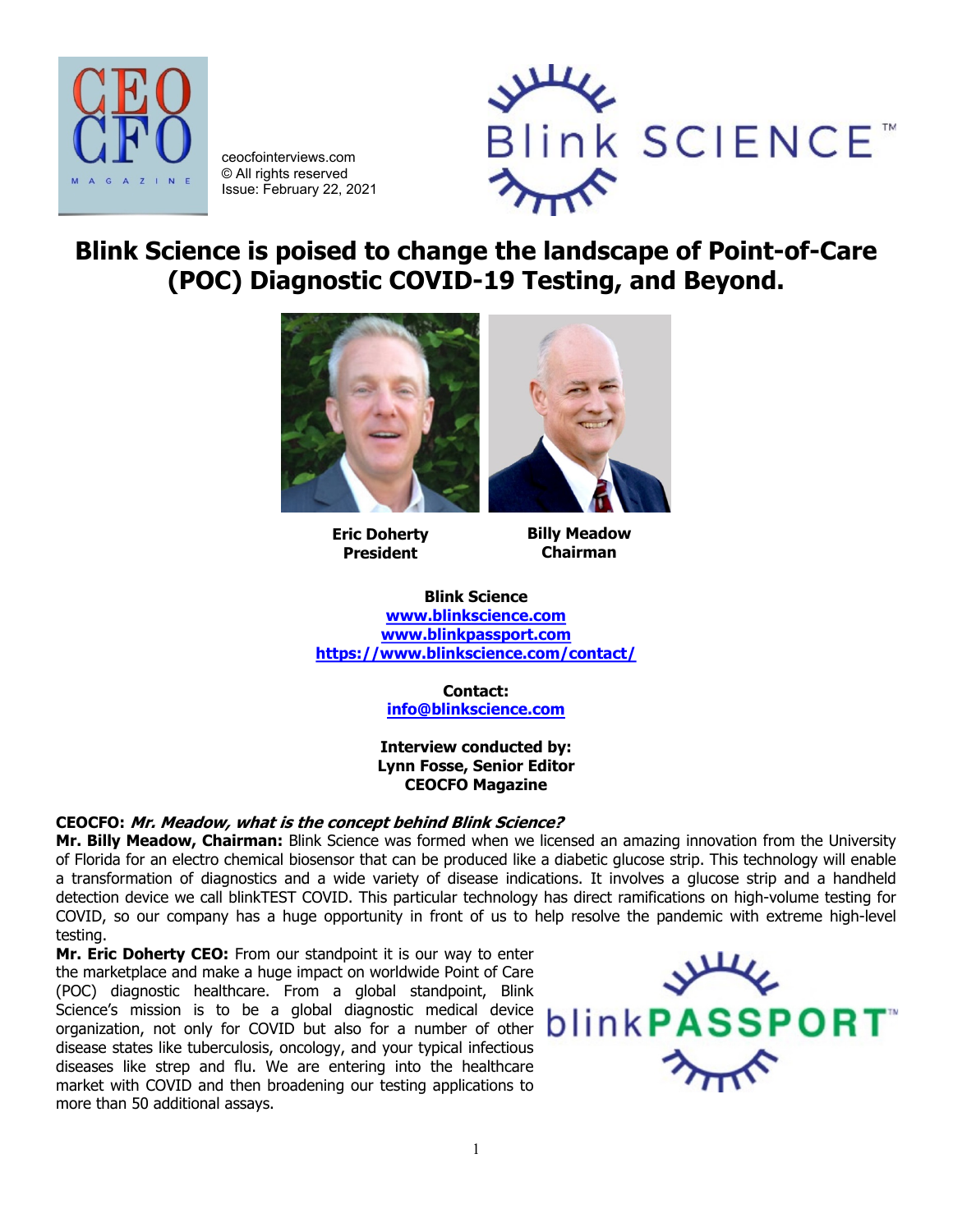## **CEOCFO: How does it work, why does it work, and has it been tried in some form before?**

**Mr. Doherty:** The research work was completed at the University of Florida. The UF Research team initially started their research on troponin, which is a biomarker for heart attacks. They then moved over to the Zika virus. Last spring, when COVID hit, they started developing research technology on COVID. In September, we licensed the Intellectual Property and Patent Rights from the University of Florida. It is because it is new technology that can be mass produced, like glucose strips are made today, but with enhanced technology embedded in the strip.

The COVID tests that you are hearing about in the new today are in most cases PCR tests. Those tests are heterogeneous tests. They typically use different chemicals, different solutions, and different temperature gradients needed for each test. Our blinkTEST is a homogenous type of test. In seconds, like flipping a light switch, you get a result, whereas the PCR tests can take anywhere between five, ten, fifteen or more minutes to give a result.

## **CEOCFO: Is it a yes, no, negative or positive? Is there a gradation of the result?**

**Mr. Doherty:** It will provide instant results, in seconds, whether or not a patient has COVID. The key differences-and the biggest benefits-are twofold. Number one, there are minimal false positive tests. Going back to the relationship between a heterogeneous and homogenous type of testing application, the homogenous tests reduce the number of false positives because they do not rely on solutions, chemicals, or temperature needs that can vary a result. Through the University of Florida research on COVID, they were able to show a sensitivity range of 98% and a specificity range of 98%. Through the work that we are currently doing, we are looking to increase both the sensitivity and specificity.

**"We want to make a huge splash with Blink Science on the global front and to be the diagnostic company that helps end this deadly pandemic." Eric Doherty**

## **CEOCFO: Is the science accepted and does the medical community understand this type of technology? What has been the response from people that may know what you are working on now?**

**Mr. Doherty:** Because the manufacturing process is similar to the diabetic glucose strip industry, there are many similarities. Our handheld device, blinkTEST, is a comparable device to the diabetic glucose strip reader. When the medical community understands that the technology is in the strip, and understands the speed of the test, and the reliability of the results, they will want to use this test to diagnose all of their suspect COVID patients.

## **CEOCFO: What medium would you be testing and what can you test in the future?**

**Mr. Doherty:** The Blink Science Platform is fluid-based. The testing platform can use any type of fluid. In this case, we are taking saliva, but with other tests it may vary. The medium depends on the test. Because of the sensitivity that we will be able to get with this type of test, we will lean towards saliva; but for other markers, other assays, we may use blood or urine. From a non-healthcare application, there are also many options in the food industry, agriculture, pet and livestock industries, where our Blink Science Platform could be used. We could use our strips to test food and ingredients. In agriculture, we could test water, and chemicals being used. In the pet and livestock markets, we could test for all sorts of animal infectious diseases.

### **CEOCFO: What is the product? Is there a device and various strips? What are the components that someone would need to administer the test?**

**Mr. Doherty:** blinkTEST COVID can be handheld or placed on a desktop or a clinic bench top. It is the size of a mobile phone. The blinkSTRIPs are very similar in configuration to glucose strips. You place the strip into the device and push the button. That's it. It will instantly give a readout. Green means go, that you do not have COVID. A red X shows you do have COVID. In the event you receive a red X, we recommend that you follow the current CDC guidelines.

### **CEOCFO: Blink Science is aiming at a global market. Are there particular areas that you see the ability to enter first or easier?**

**Mr. Doherty:** We will be filing two Emergency Use Authorization's (EUA's) with the FDA. We will be filing the first EUA for healthcare provider usage and the other for at-home use. We will also be filing for a CE designation which is the European Union designation. We will also file for a Health Canada approval. We are looking at saturating the globe with blinkTEST COVID's and blinkSTRIPs to help end the Pandemic. We do not want another person to die from COVID. We will be entering into the EU, APAC, NORAM, and LATAM markets.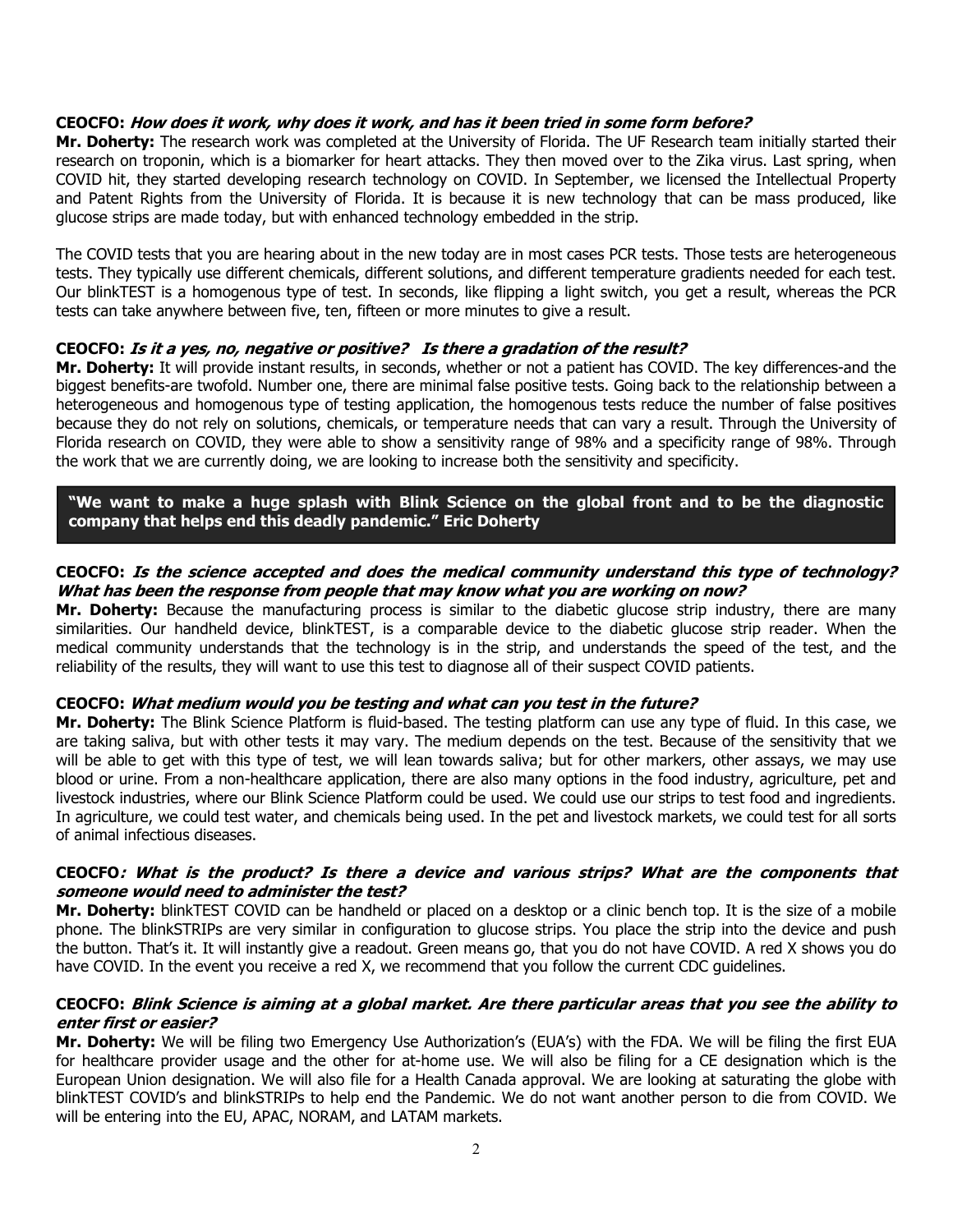### **CEOCFO: Are you funded for your next steps?**

**Mr. Meadow:** We have been funded to date by me and some other angel investors. Frankly, our entire team of 47 is taking very little salary and taking classic sweat equity because we are all committed to using this technology to help put the pandemic behind. Even with the vaccine being available there still will be the need for large scale testing. We have a fundamental technology that can do that and we have a tremendously dedicated team working full throttle to get there. We are currently looking for additional capital rounds, but we think we will be able to generate significant revenue from our customers who are lined up to acquire our technology and license our software.

**Mr. Doherty:** We have a second vertical that is on the IT healthcare side called blinkPASSPORT, that will be available in February. blinkPASSPORT is a passport system that registers vaccinations, as well as testing information within a HIPAA compliant app. With the vaccination rollout, there have been a lot of issues such as slow distribution, side effects, and vaccination suspensions due to not working against the new UK variant. There will be ongoing reasons that testing will need to continue to be done. One, there are a lot of people who still have not been vaccinated. Two, some people will not be vaccinated because they do not want to be. And, lastly, those who cannot be vaccinated because of health issues: either they are pregnant, or they have other underlying health issues which prohibit them from being able to get vaccinated. All of the so-called vaccination passports are missing one very key element. The need for testing. We will be the only provider of instant testing. We will be capturing data from large testing organizations, like Labcorp and Quest Diagnostics, as well as other testing providers-like a Walgreens, CVS, Walmart, etc.-that is doing testing and be able to push that up into a cloud-based system. This, along with vaccination data, will allow for a true, authentic entry passport, that no other entity will have.

### **CEOCFO: So many companies are involved in different aspects related to COVID, why are you confident even though it is a game-changing technology, that you will be able to get the traction and interest Blink deserves?**

**Mr. Doherty:** We do not have a demand issue. Who does NOT need to be tested? I have never seen demand like we are seeing with this technology and it revolves around two things. One is that we have the potential to deliver an extremely large volume of testing devices and strips so that we can meet the testing needs of all the healthcare organizations in the US, and the world. Number two, blinkTEST COVID will provide instantaneous results. If someone needs to come into a facility and cannot wait in line for fifteen or twenty minutes for test results to come back, that individual can get tested and have a result provided in seconds, and then enter the venue safely.

There is nothing quite like it. People who are currently spending tons of money on different tests, should recognize that.

## **CEOCFO: You seem to have manufacturing lined up. Where are you manufacturing? How will you have the capacity should everyone jump on board the way they should?**

**Mr. Doherty:** Our whole initiative is to keep as much of the manufacturing based here in the US. Because of the high volumes needed for the blinkSTRIPs and blinkTEST COVID devices, we may need to go outside of the US for volume production needs.

We have already enlisted help from largest healthcare distribution organization in the world. We are also in the process of enlisting the help of the largest shipping organization in the world to ship out our product globally, on EUA approval, overnight. We have put plans in place so that once we get that approval through the FDA's EUA, we will be able to get this out into the US marketplace rapidly to help squash this epidemic. As we get the other global approvals, the same distribution will occur. Rapid global distribution.

## **CEOCFO: What do you understand about working with the FDA?**

**Mr. Doherty:** This is something that the FDA is asking for-rapid and reliable instant COVID testing. They want the fastest test that they can get for COVID, and we are going to bring to them that solution. It becomes more of a question of how what data we can provide to the FDA. We are looking to provide them data that is specific, sensitive, and reliable. As long as we have that I think we are going to be in great shape with the FDA.

### **CEOCFO: What have you learned along the way that may have surprised you in the process of getting to where Blink is right now?**

**Mr. Meadow:** I would say the eagerness of people in business in these large corporations that we are working with. They are open to changing their business modalities to help us accelerate the deployment of this technology. When we